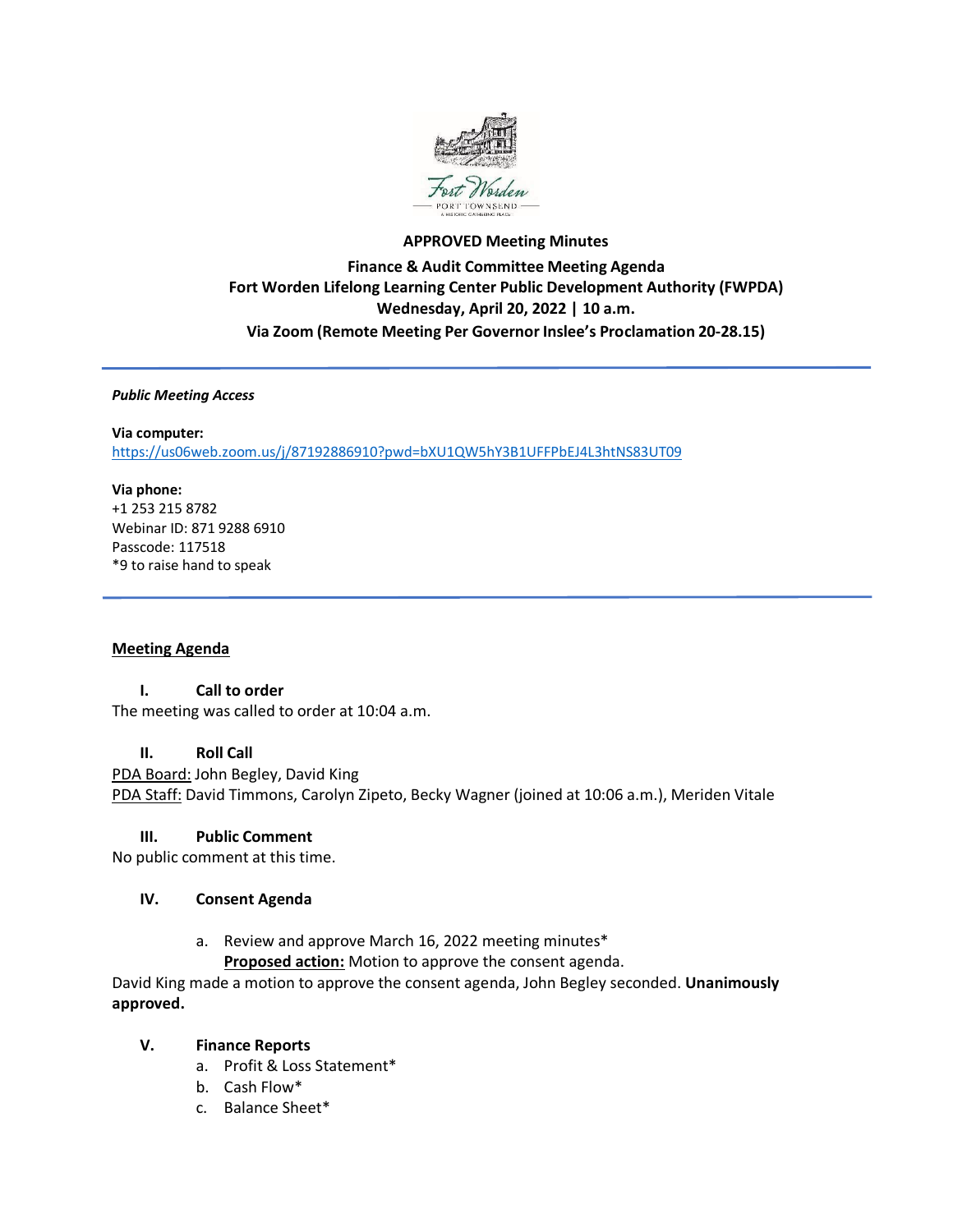## d. Bond Summary\*

Becky Wagner reviewed the first quarter of 2022 finance reports, which are hybrid and include hospitality through Feb. 13<sup>th</sup>. She covered a few specifics including PDA grants and design arch/eng categories.

Carolyn Zipeto said there has been a big increase in utility costs over the last two months, specifically oil and propane. She answered questions about credit card fees as well as a reconciliation process to separate hospitality finances from the PDA for January and February of 2022. Carolyn and Becky are working on setting up a cleaner set of PDA books going forward, just focused on the PDA budget.

Becky Wagner provided an overview of the bond balances and interest accruals for energy efficiency, glamping, restoration, and Makers Square.

# **VI. Internal Controls**

John Begley said that the account at First Federal had not been updated and so still included old PDA Board members. Old members were removed from the account while simultaneously the PDA opened an account at Kitsap Bank, which will include David Timmons, John Begley, and David King as signatories.

# **VII. Signal Architecture Building 203 Workshop\***

David Timmons provided an update on the workshop that took place on April 15, 2022 (agenda and concepts in packet). Attendees provided feedback and agreed that concept layout #3 was the best fit for Building 203, and accommodates multiple uses. The next phase will be coming up with budget numbers, in the next month or two.

# **VIII. Makers Square**

David Timmons said a payment on the bond has been made by transferring \$600,000 from the capital account (that had been transferred from the LLC and some grants). There's a \$404,000 payment from the restoration bond that will be transferred over, totaling a little over a million dollars payment on Makers Square bond. He also gave an update on repairs, maintenance, and site work. Opening is planned for September 1st.

### **IX. Kitsap Bank Accounts**

Once the accounts are set up, the \$378,000 county-funded debt reserve will be transferred (currently it is in the capital account with First Federal).

# **X. Hospitality Asset Transfer**

Hospitality is working on an asset list which will be presented to the FWPDA board in a future resolution. All agreed to add a quarterly review of hospitality finances.

# **XI. 2022 Budget Update**

### a. Copy of Budget 2022\*

David King mentioned bringing a copy of the budget to the board and partners and asked a few questions about specific line items.

Timmons and King discussed the glamping project specifically and the possibility of declaring an emergency to quickly finish the work for use by summer. Timmons said he will have something for the board in May.